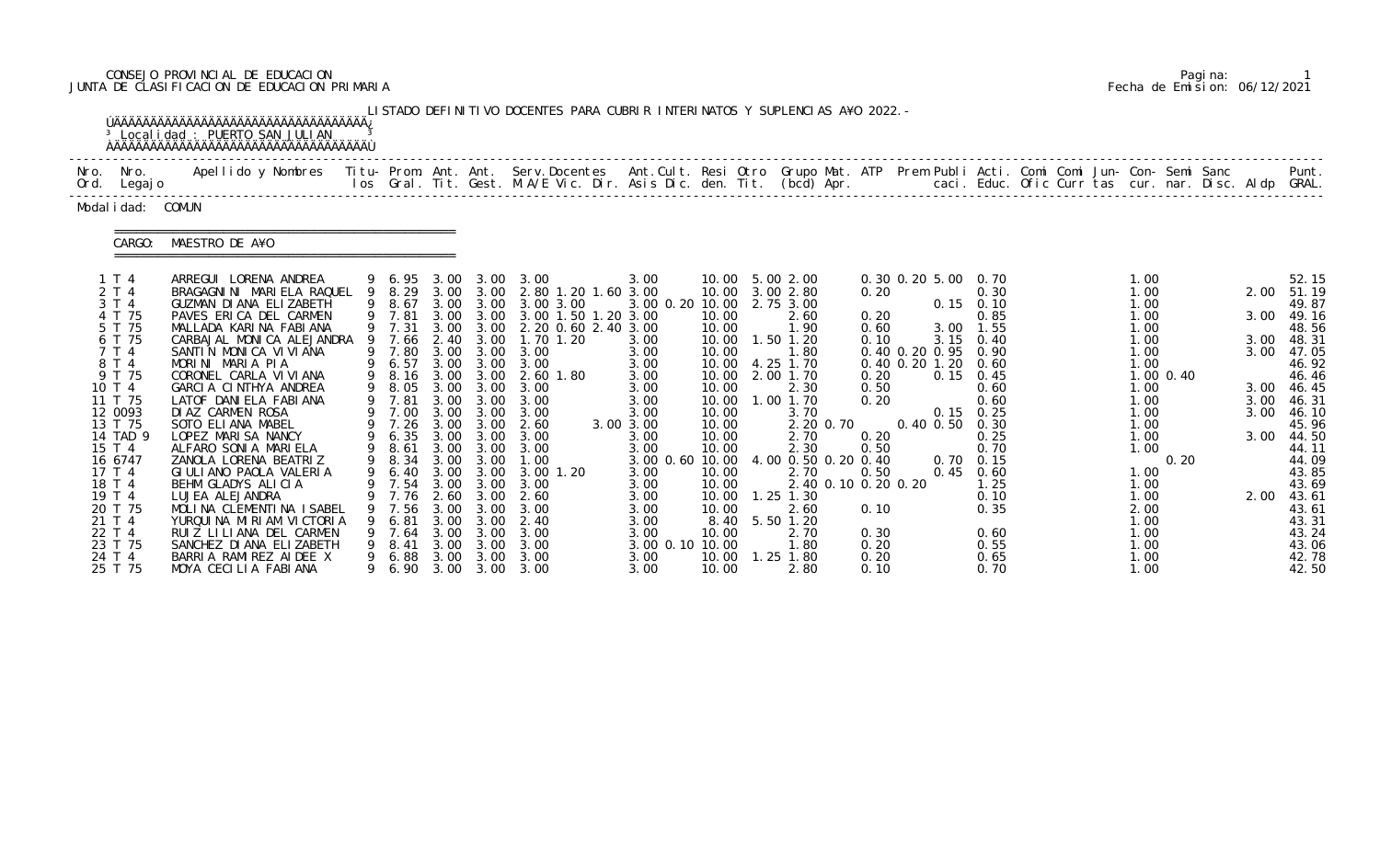# CONSEJO PROVINCIAL DE EDUCACION Pagina: 2 JUNTA DE CLASIFICACION DE EDUCACION PRIMARIA Fecha de Emision: 06/12/2021

| Nro. Nro.<br>Ord. Legajo | Apellido y Nombres  Titu- Prom. Ant. Ant. Serv.Docentes  Ant.Cult. Resi Otro Grupo Mat. ATP Prem Publi Acti. Comi Comi Jun- Con- Semi Sanc         Punt.<br>Ios Gral. Tit. Gest. M.A/E Vic. Dir. Asis Dic. den. Tit. (bcd) Apr. |    |                  |              |              |                                |                 |                |           |                                       |      |                   |              |  |              |  |            |                |
|--------------------------|---------------------------------------------------------------------------------------------------------------------------------------------------------------------------------------------------------------------------------|----|------------------|--------------|--------------|--------------------------------|-----------------|----------------|-----------|---------------------------------------|------|-------------------|--------------|--|--------------|--|------------|----------------|
| CARGO:                   | MAESTRO DE A¥O                                                                                                                                                                                                                  |    |                  |              |              |                                |                 |                |           |                                       |      |                   |              |  |              |  |            |                |
| 26 TAD 9                 | GONZALEZ HUGO ROLANDO                                                                                                                                                                                                           |    |                  |              |              | 9 6.38 3.00 3.00 3.00          | 1.85            | 10.00          |           | 2.70                                  |      |                   | 0.40         |  | 1.00         |  | 2.00       | 42.33          |
| 27 0604<br>28 T 4        | GLEADELL DANIELA ALEJA<br>FRACASSO LAURA MARIA LUZ                                                                                                                                                                              |    | 9 8.00           |              | 3.00 3.00    | 9 8.16 3.00 3.00 3.00<br>2.80  | 3.00<br>2.90    | 10.00<br>10.00 |           | 2.40 0.50 0.10<br>1.40                | 0.30 |                   | 0.45         |  | 1.00         |  |            | 42.16<br>41.85 |
| 29 T 75                  | GAGGIOLI BETIANA DANIELA                                                                                                                                                                                                        |    |                  |              |              | 9 7.34 3.00 3.00 3.00          | 3.00            | 10.00          |           | 1.70                                  | 0.10 |                   | 0.40         |  | 1.00         |  |            | 41.54          |
| 30 8567                  | OCHOA MARTA ALICIA                                                                                                                                                                                                              |    | 9 7.08           |              | 2.60 3.00    |                                | 2.80            |                | 7.70 9.00 |                                       |      | $0.20 \quad 0.15$ |              |  |              |  |            | 41.53          |
| 31 T 75                  | PAREDES LAURA KATHERINA                                                                                                                                                                                                         |    | 9 7.97           | 2.00         | 2.50         | 2.00                           | 2.50            | 10.00          |           | 1.00                                  | 0.10 |                   | 0.45         |  | 1.00         |  | 3.00       | 41.52          |
| 32 T 4<br>33 T 75        | YURQUI NA GLADYS GABRI ELA<br>ANDRADE GALINDO LORENA                                                                                                                                                                            |    | 9 7.09<br>9 6.97 | 2.80         | 3.00         | 2.60<br>3.00 3.00 3.00         | 3.00<br>3.00    | 9.10<br>10.00  |           | 1.25 1.30 1.00 0.10<br>1.80 0.20 0.10 |      |                   | 0.25<br>0.35 |  | 1.00<br>1.00 |  |            | 41.49<br>41.42 |
| 34 T 75                  | MALLIA MARISA ANALIA                                                                                                                                                                                                            |    | 9 7.71           | 3.00         | 3.00         | 2.80                           | 3.00            | 10.00          |           | 1.40                                  |      |                   | 0.10         |  | 1.00         |  |            | 41.01          |
| 35 T 75                  | GARCIA PATRICIA MARIANA                                                                                                                                                                                                         |    | 9 6.70           | 3.00         | 3.00         | 3.00                           | 3.00            | 9.80           |           | 2.40                                  |      |                   | 0.10         |  | 1.00         |  |            | 41.00          |
| 36 T 4                   | PI AZZA LUI S ESTEBAN                                                                                                                                                                                                           |    | 9 8.00           |              |              | 2.80 3.00 2.40                 | 3.00            | 10.00          |           | $0.50$ 1.20                           |      |                   | 0.05         |  | 1.00         |  |            | 40.95          |
| 37 T 4                   | VERA ALEJANDRA BEATRIZ                                                                                                                                                                                                          |    | 9 7.56           | 2.40         | 2.75         | 2.40                           | 3.00            |                |           | 10.00  1.00  1.20                     |      |                   | 0.25         |  | 1.00         |  |            | 40.56          |
| 38 TAD 9<br>39 T 4       | ROJAS MIRTA CRISTINA<br>ALVARENGA RAMON ALBERTO                                                                                                                                                                                 |    | 9 6.24           |              | 3.00 3.00    | 3.00<br>9 6.16 3.00 3.00 3.00  | 3.00<br>3.00    | 9.10<br>9.10   |           | 2.10 1.00<br>2.90                     |      |                   | 0.10<br>0.10 |  | 1.00<br>1.00 |  |            | 40.54<br>40.26 |
| 40 T 4                   | FIGUEROA MARIA ANDREA                                                                                                                                                                                                           |    | 9 8.85           | 2.80         | 3.00         | 2.80                           | 0.85            | 10.00          |           | 1.40                                  |      |                   | 0.35         |  | 1.00         |  |            | 40.05          |
| 41 7936                  | SILVA RAMONA SOLEDAD                                                                                                                                                                                                            |    | 9 6.73           |              |              | 3.00 3.00 2.60                 | 0.45            | 9.10           |           | 3.00                                  |      |                   | 0.25         |  |              |  | 2.00       | 39.13          |
| 42 0626                  | MORANO DORIANA DANIELA                                                                                                                                                                                                          |    | 9 8.47           |              |              | 3.00 3.00 1.60                 | 2.40            | 10.00          |           | 0.80                                  | 0.10 |                   | 0.35         |  |              |  |            | 38.72          |
| 43 T 4                   | PAREDES MARIO ALBERTO                                                                                                                                                                                                           |    | 9 8.28           | 2.20         | 2.75         | 2.20                           | 1.80            | 10.00          |           | 1.10                                  | 0.10 |                   | 0.05         |  | 1.00         |  |            | 38.48          |
| 44 8175<br>45 T 4        | VERDEJOS ROXANA LORENA<br>MARCUCCI NATALIA VERONICA                                                                                                                                                                             | 9  | 8.79             | . 80         | 2.50         | 9 8.54 2.60 3.00 0.80<br>1. 40 | 3.00<br>1.75    | 10.00<br>10.00 |           | 0.40<br>0.70                          | 0.10 |                   | 0.20         |  | 1.00         |  |            | 37.34<br>37.24 |
| 46 9678                  | CORDOBA MARIA FERNANDA                                                                                                                                                                                                          |    | 7.43             | 2.80         | 2.50         | 2.00                           | 3.00            | 7.00           |           | $\overline{\phantom{0}}$ .            | 0.10 |                   | 0.20         |  |              |  | 2.00       | 37.03          |
| 47 11859                 | DIAZ RUIZ MARIA FABIANA                                                                                                                                                                                                         |    | 8.94             | 3.00         | .00          | 3.00                           | 3.00            | 2.80           |           | 1.00 1.80                             |      |                   | 0.15         |  |              |  | 3.00       | 36.69          |
| 48 10156                 | HUECKE CINTHIA MARINA                                                                                                                                                                                                           |    | 9.22             | 1.60         | 2.00         | 1.00                           | 3.00 0.15 10.00 |                |           | 0.50                                  |      | 0.15              |              |  |              |  |            | 36.62          |
| 49 T 4                   | BRAVO YOLANDA I TATI                                                                                                                                                                                                            |    | 7.35             | 60           | 2.00         | l . 60                         | 2.70            | 10.00          |           | 0.80                                  | 0.20 |                   | 0.20         |  | 1.00         |  |            | 36.45          |
| 50 T 4<br>51 11901       | HERNANDEZ JESSI CA MARION<br>NAVARRO ANDREA KARINA                                                                                                                                                                              | 9. | 7.63<br>9 8.54   | . 40<br>0.80 | . 75<br>1.00 | 1.40<br>0.80                   | 3.00<br>1.05    | 10.00<br>10.00 |           | 0.70<br>0.40                          |      |                   | 0.05<br>0.80 |  | 1.00         |  | 3.00 35.39 | 35.93          |

|  | Pagi na: |                              |
|--|----------|------------------------------|
|  |          | Fecha de Emision: 06/12/2021 |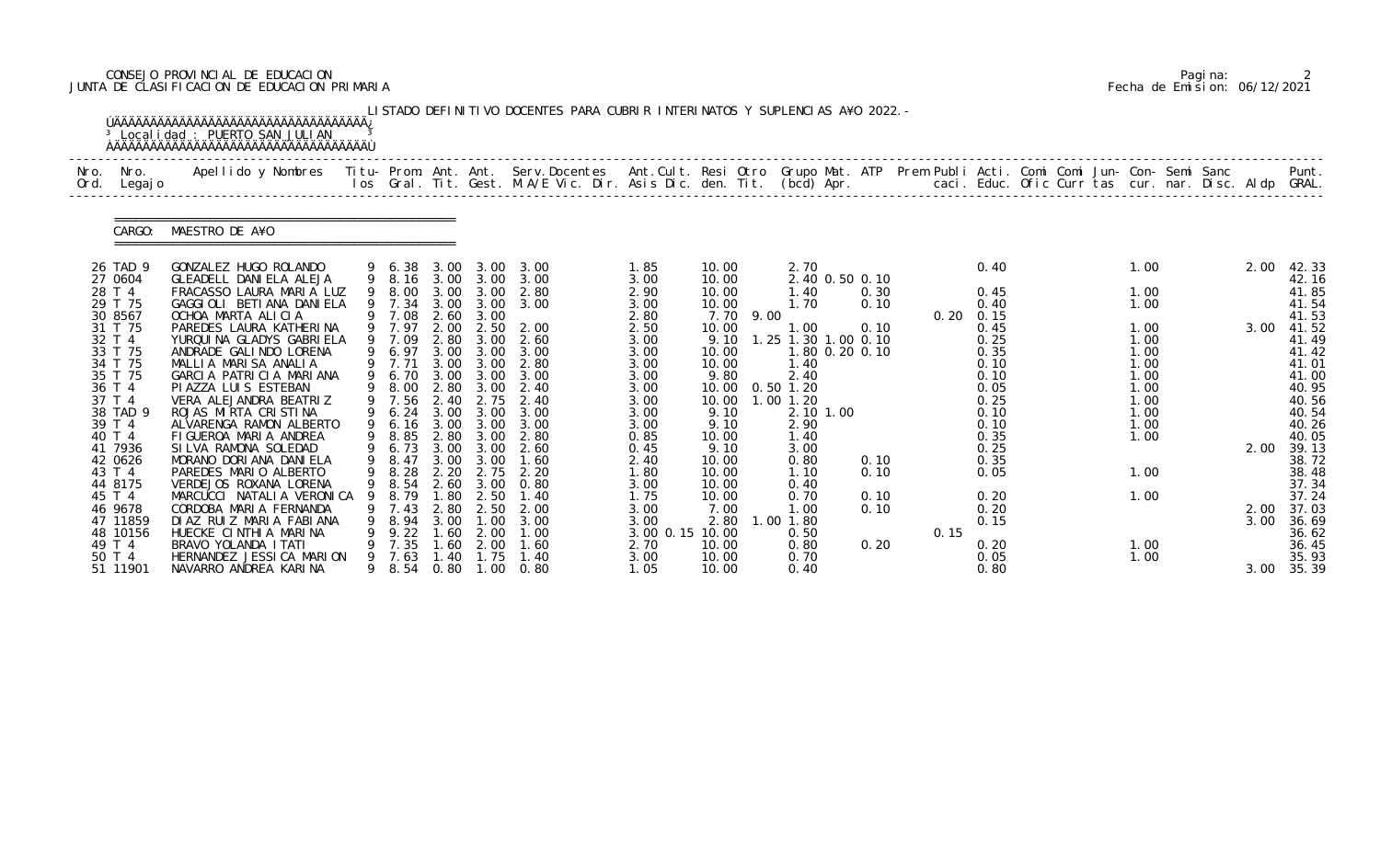# CONSEJO PROVINCIAL DE EDUCACION Pagina: 3 JUNTA DE CLASIFICACION DE EDUCACION PRIMARIA Fecha de Emision: 06/12/2021

| Nro.<br>Ord. | Nro.<br>Legaj o      | Apellido y Nombres - Titu- Prom. Ant. Ant. Serv.Docentes - Ant.Cult. Resi Otro Grupo Mat. ATP Prem Publi Acti. Comi Comi Jun- Con- Semi Sanc - - - Punt.<br>Ios Gral. Tit. Gest. M.A/E Vic. Dir. Asis Dic. den. Tit. (bcd) Apr. - |   |                |              |                |                       |                            |               |               |      |      |             |  |  |      |                |
|--------------|----------------------|-----------------------------------------------------------------------------------------------------------------------------------------------------------------------------------------------------------------------------------|---|----------------|--------------|----------------|-----------------------|----------------------------|---------------|---------------|------|------|-------------|--|--|------|----------------|
|              | CARGO:               | MAESTRO DE A¥O                                                                                                                                                                                                                    |   |                |              |                |                       |                            |               |               |      |      |             |  |  |      |                |
|              | 52 9266              | LANESAN ELISEO HORACIO                                                                                                                                                                                                            |   |                |              |                | 9 8.66 2.20 2.50 1.00 | 1.05 0.10 10.00            |               | 0.60          |      |      |             |  |  |      | 35.11          |
|              | 53 5020              | MIRANDA KARINA MAGALI                                                                                                                                                                                                             |   | 9 6.70         |              | 3.00 3.00      |                       | 3.00                       | 10.00         |               | 0.10 |      | 0.10        |  |  |      | 34.90          |
|              | 54 9111<br>55 9957   | CACERES MYRIAM ALICIA<br>ALDER SCHIAFFINO AMALIA                                                                                                                                                                                  |   | 6.61<br>8.58   | 3.00<br>. 80 | 3.00           | 3.00                  |                            | 7.70          | 2.30          | 0.10 |      | 0.10        |  |  |      | 34.81          |
|              | 56 8831              | GALARZA ARIEL HERNAN                                                                                                                                                                                                              |   | 6.33           | 3.00         | 2.25<br>3.00   | 2.40                  | 2. 20 0. 30 10. 00<br>0.25 | 8.40          | 1.20          |      |      | 0.05        |  |  |      | 34.13<br>33.63 |
|              | 57 10164             | MANZANEDA VACA MARA ELBA                                                                                                                                                                                                          |   | 6.78           | .60          | 2.00           | 0.40                  | 1.10                       | 10.00         | $2.00$ $0.20$ | 0.10 |      | 0.05        |  |  |      | 33.23          |
|              | 58 10538             | SANDOBAL ADRIANA ISABEL                                                                                                                                                                                                           |   | 8.45           | 1.00         | 1.25           | 0.60                  | 1.65                       | 10.00         | 0.30          |      |      | 0.05        |  |  |      | 32.30          |
|              | 59 9027              | GALARZA ALEJANRO FABIAN                                                                                                                                                                                                           |   | 9 6.11         | 3.00         | 2.75           | 2.00                  | 0.45                       | 7.70          | 1.00          |      |      | 0.10        |  |  |      | 32.11          |
|              | 60 9822              | GALLARDO GRACI ELA IRENE                                                                                                                                                                                                          |   | 6.75           | 3.00         | 2.50           | 0.80                  | 2.00                       | 7.00          | 0.40          |      |      | 0.35        |  |  |      | 31.80          |
|              | 61 11609             | GODOY JEREZ TANIA NICOLE                                                                                                                                                                                                          |   | 7.70           | .00          | 1.25           | 0.60                  | 1.25                       | 10.00         | 0.30          | 0.10 |      |             |  |  |      | 31.20          |
|              | 62 9240<br>63 12441  | GAVALDA MARIA CELESTE<br>CASTELLI GRACI ELA AYELEN                                                                                                                                                                                |   | 8.37<br>9 7.33 | 2.20<br>0.40 | 2.75<br>0.50   | 0.40<br>0.20          | 0.25                       | 8.40<br>10.00 | 0.10          |      | 0.60 | 0.05        |  |  | 2.00 | 31.17<br>30.38 |
|              | 64 10223             | ARCHILLA MARIELA CRISTINA                                                                                                                                                                                                         |   | 7.32           | .60          | 2.00           | 0.90                  | 1.05                       | 7.70          | 0.40          |      |      |             |  |  |      | 29.97          |
|              | 65 12182             | PI LQUI L BRENDA MARI ELA                                                                                                                                                                                                         |   | 9 7.36         | 0.60         | 0.75           | 0.30                  | 1.75                       | 10.00         | 0.10          |      |      |             |  |  |      | 29.86          |
|              | 66 9807              | DI BONA MARIA SOLEDAD                                                                                                                                                                                                             | 9 | 8.14           | 2.00         | 2.50           |                       | 0.75                       | 7.00          |               |      |      |             |  |  |      | 29.39          |
|              | 67 11097             | HERRERA DANIELA DEL                                                                                                                                                                                                               |   | 8.35           | 1.40         | 1.50           | 1.30                  | 3.00                       | 4.20          | 0.60          |      |      |             |  |  |      | 29.35          |
|              | 68 11337             | GOMEZ GABRIELA RAQUEL                                                                                                                                                                                                             |   | 9 7.13         | 1.60         | 1.50           | 1.20                  |                            | 3.50          | 0.60          |      |      | $0.25$ 0.30 |  |  | 3.00 | 28.08          |
|              | 69 10700             | PINTOS DOMINGO DAVID                                                                                                                                                                                                              |   | 9 5.96         |              | $1.40$ $1.50$  | 1.40                  | 1.55                       | 4.90          | 0.70          |      | 1.00 |             |  |  |      | 27.41          |
|              | 70 12825             | FARINELLI ANGELA DE LOS                                                                                                                                                                                                           | 9 | 7.71           |              |                |                       | 0.35                       | 10.00         |               |      |      |             |  |  |      | 27.06          |
|              | 71 12803<br>72 12019 | BASTI AS NAZARENA BELEN<br>HEREDI A VERONI CA SOLEDAD                                                                                                                                                                             | 9 | 7.93           |              |                | 9 7.19 0.60 0.75 0.60 | 0.25                       | 10.00<br>5.60 | 0.30          |      |      | 0.10        |  |  |      | 26.93<br>24.39 |
|              | 73 11385             | SPAHN JESSICA ALEJANDRA                                                                                                                                                                                                           |   | 9 7.89         |              |                | 2.00 1.00 0.60        |                            | 3.50          | 0.40          |      |      |             |  |  |      | 24.39          |
|              | 74 12744             | ZALAZAR MORAIS ERIKA                                                                                                                                                                                                              |   | 8.57           | 0.80         |                |                       |                            | 5.60          |               |      |      |             |  |  |      | 23.97          |
|              | 75 12702             | ESPINOSA ALEGRE MARIA                                                                                                                                                                                                             |   | 8.38           |              |                |                       |                            | 4.90          |               |      |      |             |  |  |      | 22.28          |
|              | 76 12550             | PAUTASSO NATACHA MAILEN                                                                                                                                                                                                           | 9 |                |              | 8.44 0.20 0.25 |                       |                            | 4.20          |               |      |      |             |  |  |      | 22.09          |
|              | 77 12341             | AMAN XIMENA PAOLA                                                                                                                                                                                                                 |   |                |              |                | 8.22 0.20 0.25 0.30   | 0.80                       | 2.80          | 0.10          |      |      |             |  |  |      | 21.67          |

|  | Pagi na: |                              |
|--|----------|------------------------------|
|  |          | Fecha de Emision: 06/12/2021 |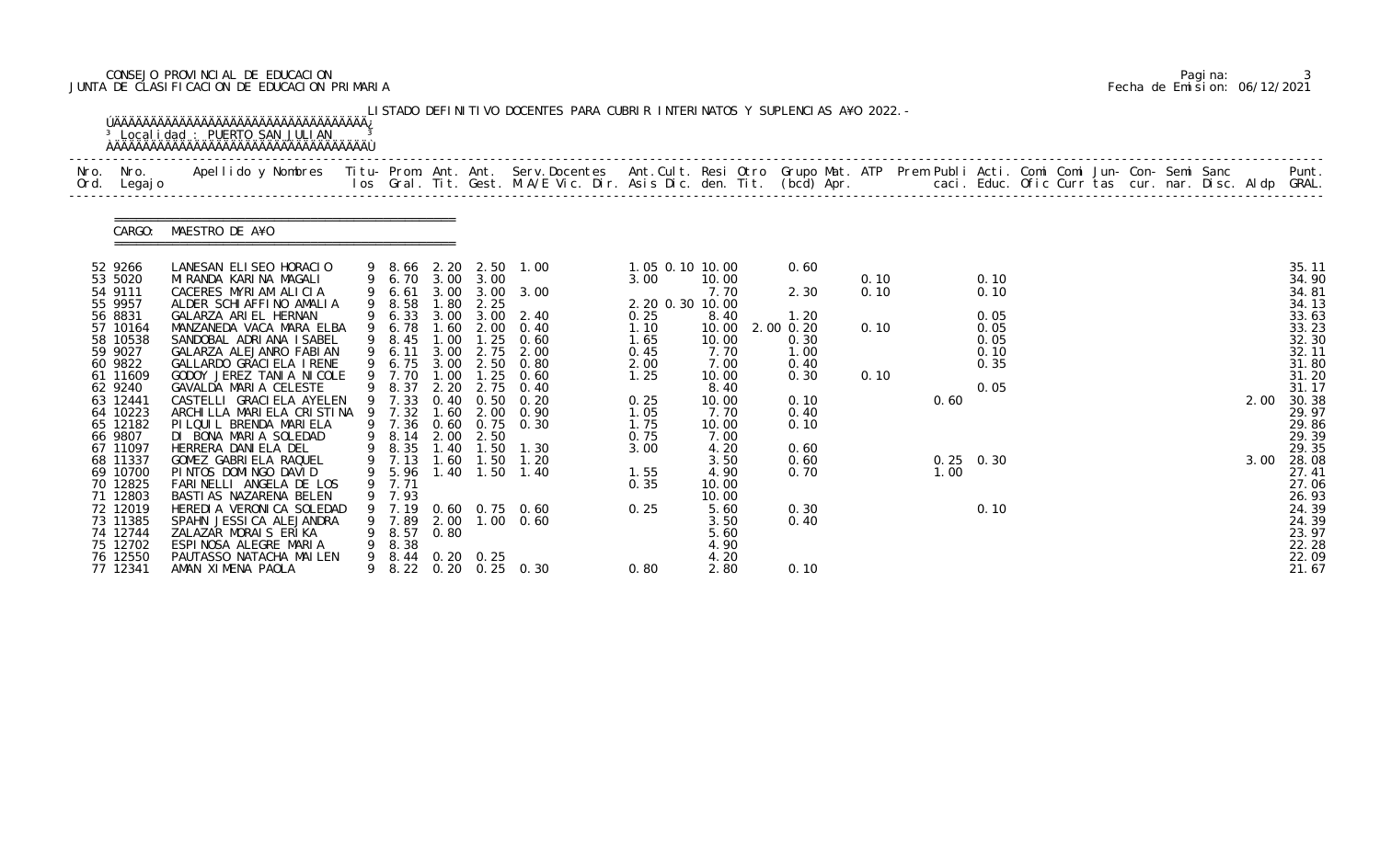# CONSEJO PROVINCIAL DE EDUCACION Pagina: 4 JUNTA DE CLASIFICACION DE EDUCACION PRIMARIA Fecha de Emision: 06/12/2021

| Nro.<br>Ord. | Nro.<br>Legaj o                                                             | Apellido y Nombres - Titu- Prom. Ant. Ant. Serv.Docentes - Ant.Cult. Resi Otro Grupo Mat. ATP Prem Publi Acti. Comi Comi Jun- Con- Semi Sanc - - - Punt.<br>Ios Gral. Tit. Gest. M.A/E Vic. Dir. Asis Dic. den. Tit. (bcd) Apr. - |                                                                        |                              |                      |                                                                                                         |                                                      |                                                                                                |                                                                    |              |                                  |                                              |  |                              |           |  |                                                                      |
|--------------|-----------------------------------------------------------------------------|-----------------------------------------------------------------------------------------------------------------------------------------------------------------------------------------------------------------------------------|------------------------------------------------------------------------|------------------------------|----------------------|---------------------------------------------------------------------------------------------------------|------------------------------------------------------|------------------------------------------------------------------------------------------------|--------------------------------------------------------------------|--------------|----------------------------------|----------------------------------------------|--|------------------------------|-----------|--|----------------------------------------------------------------------|
|              | CARGO:                                                                      | MAESTRO DE A¥O                                                                                                                                                                                                                    |                                                                        |                              |                      |                                                                                                         |                                                      |                                                                                                |                                                                    |              |                                  |                                              |  |                              |           |  |                                                                      |
|              | 78 12684<br>79 11962<br>80 12342<br>81 11963                                | ALEGRE LORENA PAOLA<br>I BA¥EZ DI ANA CLYDE<br>ATIA CINTIA LORENA<br>LUQUE ROCIO ALUMINE                                                                                                                                          | 9 8.10<br>9 8.07 0.40 0.50<br>9 7.88                                   |                              | $0.80 \quad 0.75$    | 9 6.89 0.80 1.00 0.75                                                                                   | 0.50<br>0.55                                         | 4.20<br>2.10<br>1.40                                                                           | 0.30                                                               |              |                                  |                                              |  |                              |           |  | 21.30<br>20.84<br>19.87<br>18.98                                     |
|              | CARGO:                                                                      | MAESTRO INTERNADO                                                                                                                                                                                                                 |                                                                        |                              |                      |                                                                                                         |                                                      |                                                                                                |                                                                    |              |                                  |                                              |  |                              |           |  |                                                                      |
|              | 1 T 4<br>2 T 75<br>3 T 75<br>4 T 4<br>5 T 75<br>6 TAD 9<br>7 8831<br>8 5020 | GUZMAN DIANA ELIZABETH<br>CORONEL CARLA VIVIANA<br>GARCIA PATRICIA MARIANA<br>YURQUINA GLADYS GABRIELA<br>ANDRADE GALINDO LORENA<br>ROJAS MIRTA CRISTINA<br>GALARZA ARIEL HERNAN<br>MI RANDA KARI NA MAGALI                       | $6\quad 8.67$<br>6 7.09<br>6 6.97<br>$6\quad 6.24$<br>6 6.70 3.00 0.75 | 3.00<br>2.80<br>3.00<br>3.00 | 2.00<br>1.00<br>1.75 | 3.00<br>6 8.16 3.00 1.25 2.60<br>6 6.70 3.00 2.75 2.20<br>2.60<br>3.00<br>3.00<br>6 6.33 3.00 2.25 2.40 | 3.00<br>3.00<br>3.00<br>3.00<br>3.00<br>0.25<br>3.00 | 3.00 0.20 10.00 2.75 3.00<br>10.00 2.00 1.70<br>9.80<br>9.10<br>10.00<br>8.40<br>8.40<br>10.00 | 1.10<br>1.25 1.30 1.00 0.10<br>1.80 0.20 0.10<br>1.90 1.00<br>1.20 | 0.20<br>0.10 | $0.15$ 0.10<br>$0.15 \quad 0.40$ | 0.10<br>0.25<br>0.35<br>0.10<br>0.05<br>0.10 |  | 1.00<br>1.00<br>1.00<br>1.00 | 1.00 0.40 |  | 42.87<br>39.86<br>35.65<br>35.49<br>35.42<br>35.39<br>29.88<br>29.65 |
|              | CARGO:                                                                      | MAESTRO ESP. EDUC. ARTI STI CA: PLASTI CA                                                                                                                                                                                         |                                                                        |                              |                      |                                                                                                         |                                                      |                                                                                                |                                                                    |              |                                  |                                              |  |                              |           |  |                                                                      |
|              | 1 T 4<br>2 T 4<br>3 T 75<br>4 11937                                         | GAVALDA MARCELA ALEJANDRA 9 8.69 3.00 3.00 3.00<br>GARCIA IDALINA<br>PALOMO ANA VERONICA<br>DE BRITO TANIA ALEJANDRA                                                                                                              | 9 7.00<br>9 6.70 3.00 2.75                                             |                              | 3.00 3.00            | 3.00<br>2.40<br>9 7.90 0.80 1.00 0.40                                                                   | 2.15<br>2.00<br>0.50<br>0.40                         | 10.00<br>10.00<br>8.40<br>10.00                                                                | 2.70<br>3.00<br>1.20<br>0.20                                       |              |                                  | 0.55<br>0.10<br>0.30                         |  | 1.00<br>1.00<br>1.00         |           |  | 43.09<br>41.10<br>35.25<br>29.70                                     |

|  | Pagi na: |                              |
|--|----------|------------------------------|
|  |          | Fecha de Emision: 06/12/2021 |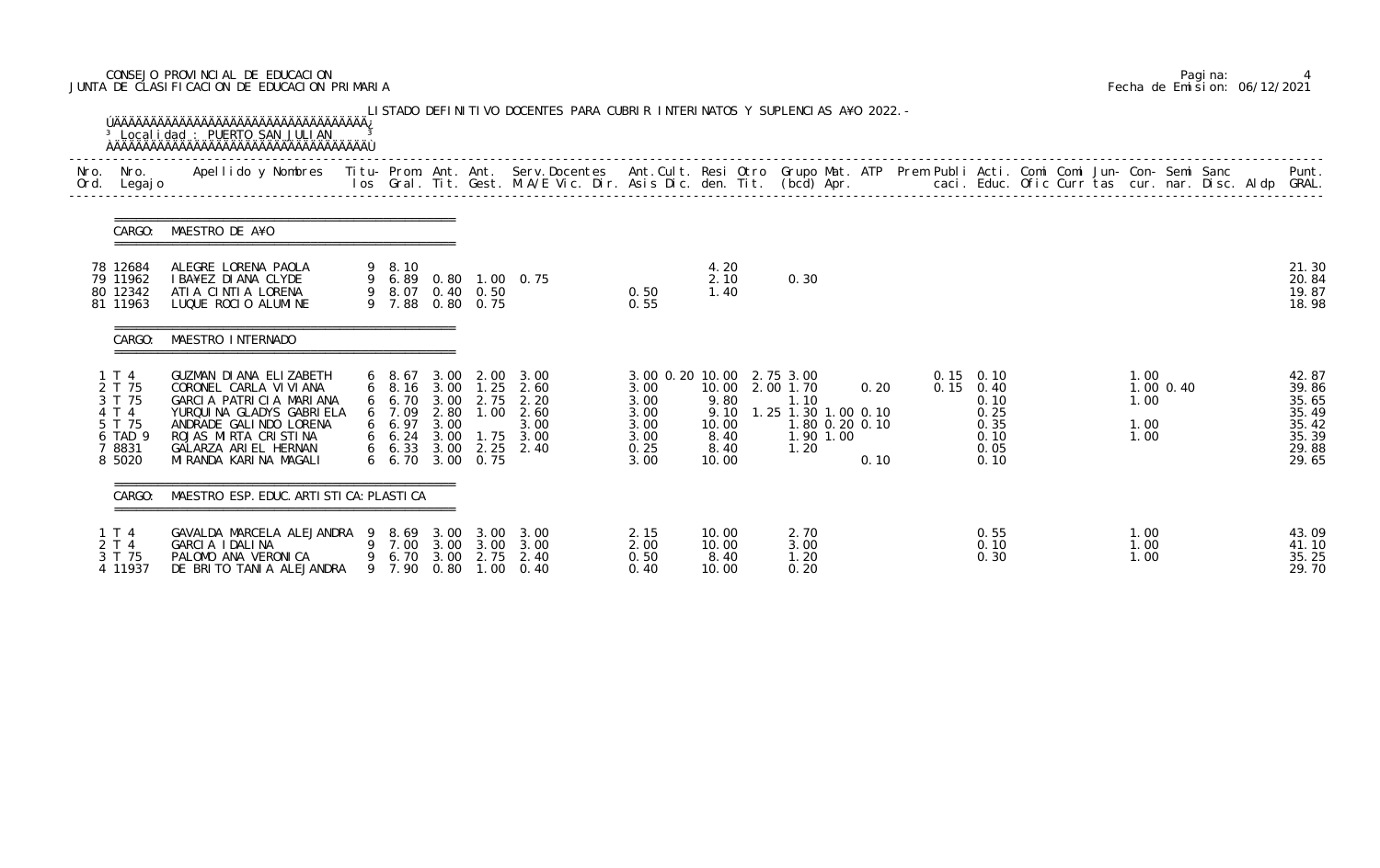# CONSEJO PROVINCIAL DE EDUCACION Pagina: 5 JUNTA DE CLASIFICACION DE EDUCACION PRIMARIA Fecha de Emision: 06/12/2021

| Nro. | Nro. In the Nro.<br>Ord. Legajo                | Apellido y Nombres  Titu- Prom. Ant. Ant.  Serv.Docentes  Ant.Cult. Resi Otro  Grupo Mat. ATP  Prem Publi Acti. Comi Comi Jun- Con- Semi Sanc              Punt.<br>Ios Gral. Tit. Gest. M.A/E Vic. Dir. Asis Dic. den. Tit. (bcd |   |                            |                  |                                                                         |                                      |                                          |                              |                   |                      |  |                      |      |                                           |
|------|------------------------------------------------|-----------------------------------------------------------------------------------------------------------------------------------------------------------------------------------------------------------------------------------|---|----------------------------|------------------|-------------------------------------------------------------------------|--------------------------------------|------------------------------------------|------------------------------|-------------------|----------------------|--|----------------------|------|-------------------------------------------|
|      | CARGO:                                         | MAESTRO ESP. EDUC. ARTI STI CA: PLASTI CA                                                                                                                                                                                         |   |                            |                  |                                                                         |                                      |                                          |                              |                   |                      |  |                      |      |                                           |
|      | 5 12081<br>6 T 4<br>7 9831<br>8 10052          | TRABA JUAN MATIAS<br>CARDOZO SONIA VILMA<br>LEDESMA ANALIA ELIZABETH<br>LAMELA ANDREA LORENA                                                                                                                                      |   |                            | 9 7.12 0.60 0.75 | 6 7.17 3.00 3.00 2.40<br>6 6.20 2.40 2.50 1.60<br>3 9.20 2.20 2.25 1.60 | 0.30<br>0.30<br>0.70<br>2.00         | 10.00<br>8.40<br>7.00<br>9.10            | 1.20<br>0.80<br>0.80 0.70    | $0.25 \quad 0.50$ | 0.05                 |  | 1.00                 | 3.00 | 27.77<br>32.47<br>27.25<br>34.60          |
|      | CARGO:                                         | PES ED. ARTI STI CA: PLASTI CO VI SUAL                                                                                                                                                                                            |   |                            |                  |                                                                         |                                      |                                          |                              |                   |                      |  |                      |      |                                           |
|      | 1 T 4<br>2 T 4<br>3 T 75<br>4 11937<br>5 12081 | GAVALDA MARCELA ALEJANDRA 9 8.69 3.00 3.00 3.00<br>GARCIA IDALINA<br>PALOMO ANA VERONICA<br>DE BRITO TANIA ALEJANDRA<br>TRABA JUAN MATIAS                                                                                         |   | 9 6.70 3.00<br>9 7.90 0.80 | 9 7.12 0.60 0.75 | 9 7.00 3.00 3.00 3.00<br>2.75 2.40<br>$1.00 \t 0.40$                    | 2.15<br>2.00<br>0.50<br>0.40<br>0.30 | 10.00<br>10.00<br>8.40<br>10.00<br>10.00 | 2.70<br>3.00<br>1.20<br>0.20 |                   | 0.55<br>0.10<br>0.30 |  | 1.00<br>1.00<br>1.00 |      | 43.09<br>41.10<br>35.25<br>29.70<br>27.77 |
|      | 6 T 4<br>7 9831<br>8 10052                     | CARDOZO SONIA VILMA<br>LEDESMA ANALIA ELIZABETH<br>LAMELA ANDREA LORENA                                                                                                                                                           |   |                            |                  | 6 7.17 3.00 3.00 2.40<br>6 6.20 2.40 2.50 1.60<br>3 9.20 2.20 2.25 1.60 | 0.30<br>0.70<br>2.00                 | 8.40<br>7.00<br>9.10                     | 1.20<br>0.80<br>0.80 0.70    | $0.25 \quad 0.50$ | 0.05                 |  | 1.00                 | 3.00 | 32.47<br>27.25<br>34.60                   |
|      | CARGO:                                         | MAESTRO ESP. EDUC. ARTI STI CA: MUSI CA                                                                                                                                                                                           |   |                            |                  |                                                                         |                                      |                                          |                              |                   |                      |  |                      |      |                                           |
|      | 19449<br>2 10358<br>3 12743                    | <b>FLORES MELISA NOEMI</b><br>VI LLAGRAN MERCEDES<br>KYLE CHRISTIAN ANDRES                                                                                                                                                        | 9 |                            |                  | 9 7.80 2.40 2.50 1.80<br>7.02 2.20 1.75 1.00                            | 0.70<br>0.55<br>0.10                 | 6.30<br>6.30<br>2.10                     | 0.90<br>0.50                 |                   | 0.20<br>0.15         |  | 1.00                 |      | 32.60<br>28.47<br>11.20                   |
|      | 4 12363                                        | FERNANDEZ ISABEL                                                                                                                                                                                                                  |   |                            |                  | 9 7.60 1.20 0.50 0.15                                                   | 0.45                                 | 0.70                                     | 0.10                         |                   |                      |  |                      |      | 19.70                                     |

|  | Pagi na: |                              |
|--|----------|------------------------------|
|  |          | Fecha de Emision: 06/12/2021 |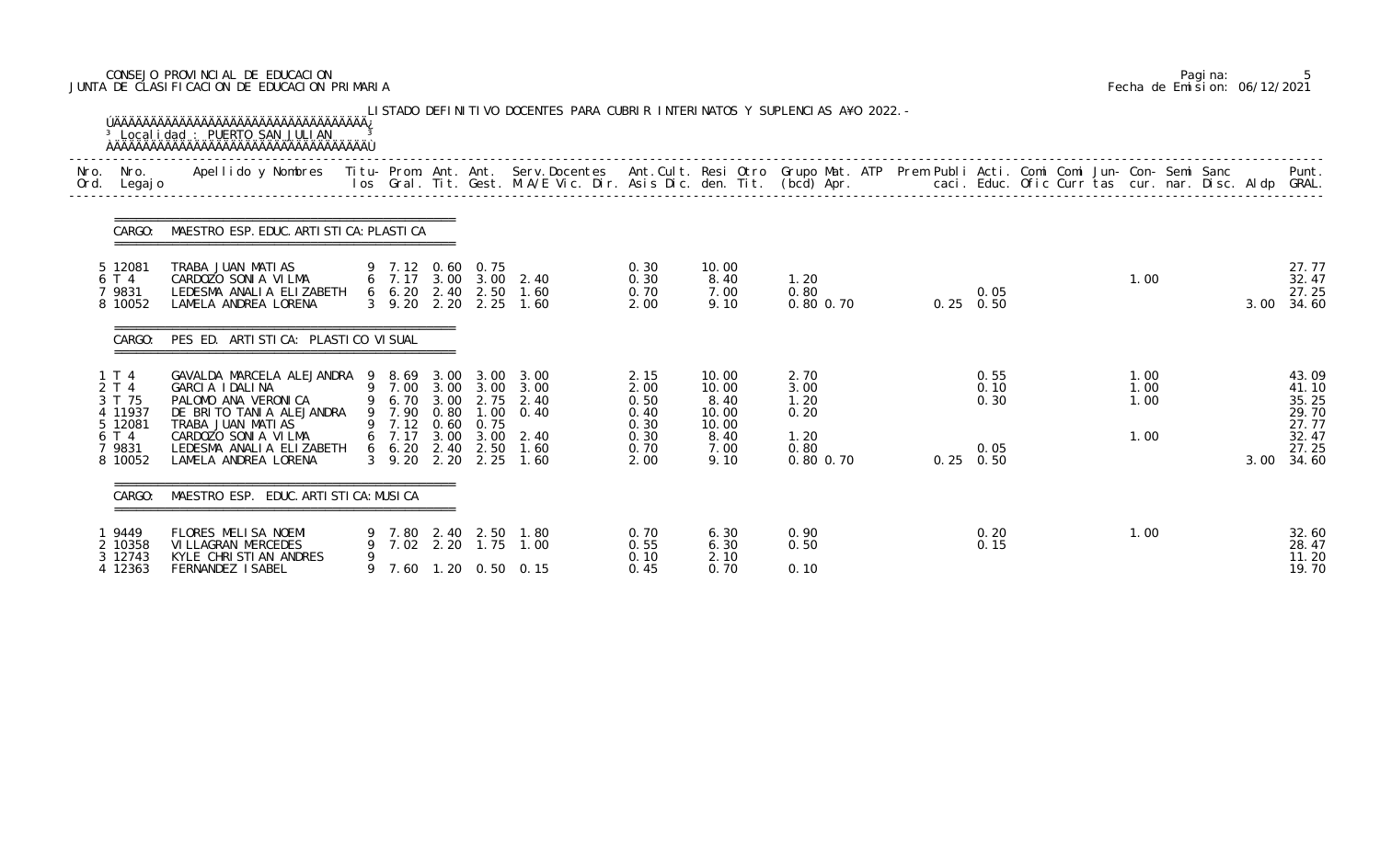# CONSEJO PROVINCIAL DE EDUCACION Pagina: 6 JUNTA DE CLASIFICACION DE EDUCACION PRIMARIA Fecha de Emision: 06/12/2021

| Nro.<br>Ord. | Legaj o                                          | Nro.   Apellido y Nombres  Titu- Prom. Ant. Ant. Serv.Docentes  Ant.Cult. Resi Otro Grupo Mat. ATP  Prem Publi Acti. Comi Comi Jun- Con- Semi Sanc         Punt.<br>Legajo                          Ios  Gral. Tit. Gest. M.A/E V |                                                          |      |                   |                                                                                           |                                      |                                                       |                              |  |                              |  |                              |      |                                           |
|--------------|--------------------------------------------------|-----------------------------------------------------------------------------------------------------------------------------------------------------------------------------------------------------------------------------------|----------------------------------------------------------|------|-------------------|-------------------------------------------------------------------------------------------|--------------------------------------|-------------------------------------------------------|------------------------------|--|------------------------------|--|------------------------------|------|-------------------------------------------|
|              | CARGO:                                           | MAESTRO ESP. EDUC. ARTI STI CA: MUSI CA                                                                                                                                                                                           |                                                          |      |                   |                                                                                           |                                      |                                                       |                              |  |                              |  |                              |      |                                           |
|              | 5 10064                                          | APARICIO VILMA VERONICA 3                                                                                                                                                                                                         |                                                          |      |                   | 2.80 2.00 0.70<br>1.75                                                                    |                                      | 4.90                                                  | 0.30                         |  |                              |  |                              |      | 15.45                                     |
|              | CARGO:                                           | PES ED. ARTI STI CA: MUSI CA                                                                                                                                                                                                      |                                                          |      |                   |                                                                                           |                                      |                                                       |                              |  |                              |  |                              |      |                                           |
|              | 9449<br>2 10358<br>3 12743<br>4 12363<br>5 10064 | FLORES MELISA NOEMI<br>VI LLAGRAN MERCEDES<br>KYLE CHRISTIAN ANDRES<br><b>FERNANDEZ ISABEL</b><br>APARICIO VILMA VERONICA                                                                                                         |                                                          |      |                   | 9 7.80 2.40 2.50 1.80<br>9 7.02 2.20 1.75 1.00<br>9 7.60 1.20 0.50 0.15<br>2.80 2.00 0.70 | 0.70<br>0.55<br>0.10<br>0.45<br>1.75 | 6.30<br>6.30<br>2.10<br>0.70<br>4.90                  | 0.90<br>0.50<br>0.10<br>0.30 |  | 0.20<br>0.15                 |  | 1.00                         |      | 32.60<br>28.47<br>11.20<br>19.70<br>15.45 |
|              | CARGO:                                           | MAESTRO ESP. EDUC. ARTI STI CA: DANZAS                                                                                                                                                                                            |                                                          |      |                   |                                                                                           |                                      |                                                       |                              |  |                              |  |                              |      |                                           |
|              | 1 T 75                                           | ARELLANO PAULA DANIELA                                                                                                                                                                                                            |                                                          |      |                   | 5 8.86 3.00 1.50 2.40                                                                     | 2.20                                 | 10.00 3.00 1.20                                       |                              |  | 0.20                         |  | 1.00                         |      | 38.36                                     |
|              | CARGO:                                           | MAESTRO ESP. DE EDUCACION FISICA                                                                                                                                                                                                  |                                                          |      |                   |                                                                                           |                                      |                                                       |                              |  |                              |  |                              |      |                                           |
|              | 1 T 75<br>2 T 75<br>3 T 4<br>4 T 75              | TODOROFF VI VI ANA MABEL<br>VASSALLO PABLO MANUEL<br>AVENDA O ELSA ELENA<br>ARELLANO PAULA DANI ELA                                                                                                                               | 9 7.69 3.00 3.00<br>9 6.50 3.00 3.00<br>9 7.20<br>9 7.11 | 3.00 | 3.00 3.00<br>3.00 | 3.00<br>3.00<br>3.00<br>2.40                                                              | 3.00 0.10 10.00<br>3.00<br>2.20      | 3.00 0.30 10.00 0.50 2.30<br>10.00<br>10.00 3.00 1.20 | 2.20<br>2.70                 |  | 3.05<br>1.60<br>0.70<br>0.20 |  | 1.00<br>1.00<br>1.00<br>1.00 | 2.00 | 45.84<br>44.40<br>42.60<br>42.11          |

|  | Pagi na: |                              |
|--|----------|------------------------------|
|  |          | Fecha de Emision: 06/12/2021 |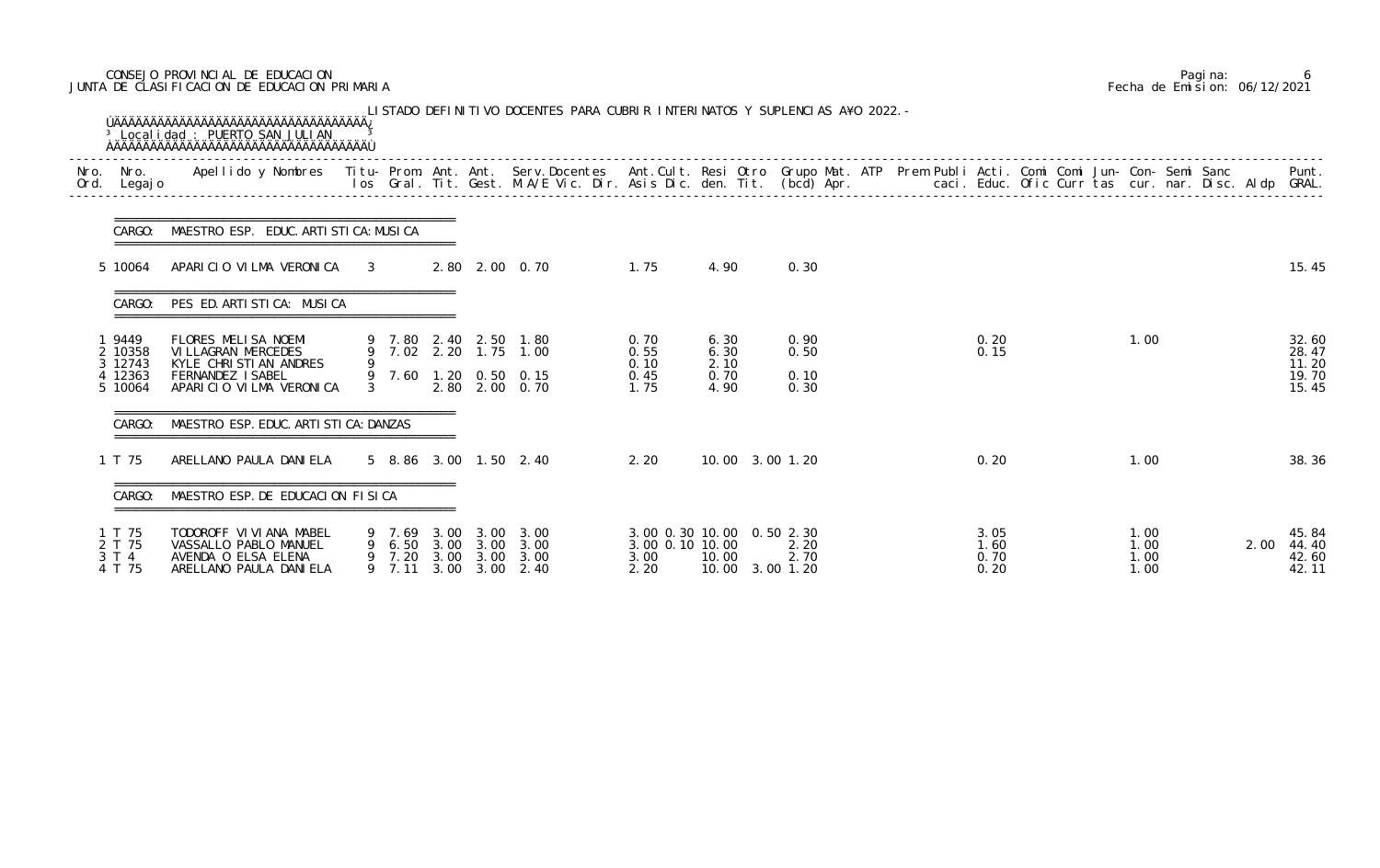# CONSEJO PROVINCIAL DE EDUCACION Pagina: 7 JUNTA DE CLASIFICACION DE EDUCACION PRIMARIA Fecha de Emision: 06/12/2021

| Nro. Nro.<br>Legaj o<br>Ord.                                                                                                                                                                                                | Apellido y Nombres - Titu- Prom. Ant. Ant. Serv.Docentes - Ant.Cult. Resi Otro Grupo Mat. ATP Prem Publi Acti. Comi Comi Jun- Con- Semi Sanc - - - Punt.<br>Ios Gral. Tit. Gest. M.A/E Vic. Dir. Asis Dic. den. Tit. (bcd) Apr. -                                                                                                                                                                                                                                                                  |                                                                                                                                                                |              |                                                                    |                                                                                                                                                                                                                                                                                                    |                                                                                                                                                      |                                                                                                                                                                      |              |                                                                                                                                                |  |  |                                                                                                              |  |                      |  |              |                                                                                                                                                                                  |
|-----------------------------------------------------------------------------------------------------------------------------------------------------------------------------------------------------------------------------|----------------------------------------------------------------------------------------------------------------------------------------------------------------------------------------------------------------------------------------------------------------------------------------------------------------------------------------------------------------------------------------------------------------------------------------------------------------------------------------------------|----------------------------------------------------------------------------------------------------------------------------------------------------------------|--------------|--------------------------------------------------------------------|----------------------------------------------------------------------------------------------------------------------------------------------------------------------------------------------------------------------------------------------------------------------------------------------------|------------------------------------------------------------------------------------------------------------------------------------------------------|----------------------------------------------------------------------------------------------------------------------------------------------------------------------|--------------|------------------------------------------------------------------------------------------------------------------------------------------------|--|--|--------------------------------------------------------------------------------------------------------------|--|----------------------|--|--------------|----------------------------------------------------------------------------------------------------------------------------------------------------------------------------------|
|                                                                                                                                                                                                                             | CARGO: MAESTRO ESP. DE EDUCACION FISICA                                                                                                                                                                                                                                                                                                                                                                                                                                                            |                                                                                                                                                                |              |                                                                    |                                                                                                                                                                                                                                                                                                    |                                                                                                                                                      |                                                                                                                                                                      |              |                                                                                                                                                |  |  |                                                                                                              |  |                      |  |              |                                                                                                                                                                                  |
| 5 T 75<br>6 T 4<br>7 T 4<br>8 6671<br>9 9 5 6 9<br>10 6429<br>11 5580<br>12 9731<br>13 0374<br>14 8913<br>15 9220<br>16 0489<br>17 8696<br>18 10280<br>19 11288<br>20 10319<br>21 11902<br>22 11911<br>23 11382<br>24 10971 | BEZMALINOVIC EDUARDO A<br>VAN BELLINGEN MARIA JOSE<br>HARO SUSANA CAROLINA<br>PEDERNERA NATALIA V<br>ANEZ, MAR A LAURA<br>CASTRO CRISTIAN ROBERTO<br>ARREGUI ANA PAULA<br>VERONESE EZEQUI EL<br>PIOVANO NATALIA<br>VICTORIA CAROLINA<br>VELAZQUEZ DANIELA CAROLA<br>HI LL BARBARA JANET<br>CONSTANTE MARIA DANIELA<br>FERREYRA DANIELA SOLEDAD<br>ALBACETE LORENA NOEMI<br>ZORRI LLA LUCAS<br>FERNANDEZ EUGENIA<br>GARCIA ESPINA FRANCISCO<br>JASSO ALEXIA MARIA LAURA<br>GROSELLO JAVI ER ANTONIO | 9 6.84 3.00 3.00<br>$9$ 7.66 3.00<br>9 7.14 2.60<br>9 8.17 2.20<br>9 7.36 3.00<br>9 7.71<br>9 7.09<br>9 6.74 1.60<br>9 7.68<br>9 6.66 0.80<br>9 8.37<br>9 8.23 | 1.60<br>1.20 | 3.00<br>3.00<br>2.00<br>1.50<br>0.80 0.75<br>1.00<br>$1.20$ $1.25$ | 9 7.30 3.00 3.00 3.00<br>9 7.42 3.00 3.00 3.00<br>9 6.91 3.00 3.00 2.60<br>9 6.78 3.00 3.00 2.80<br>9 8.57 2.00 2.50 2.10<br>9 7.54 3.00 3.00 1.00<br>1.00<br>9 8.29 2.00 2.50 1.60<br>$3.00 \quad 0.60$<br>2.75 0.60<br>9 7.60 2.40 2.50 0.70<br>1.60<br>$1.75 \t 0.40$<br>1.00<br>1.40 1.50 0.20 | 3.00<br>3.00<br>3.00<br>3.00<br>2.30<br>3.00<br>3.00<br>1.00<br>2.80<br>3.00<br>1.55<br>2.30<br>1.70<br>1.55<br>1.50<br>3.00<br>0.25<br>0.60<br>1.00 | 10.00<br>10.00<br>10.00<br>10.00<br>10.00<br>10.00<br>10.00<br>10.00<br>10.00<br>10.00<br>10.00<br>10.00<br>10.00<br>10.00<br>4.90<br>10.00<br>10.00<br>3.50<br>2.10 | 1.25<br>3.00 | 1.60<br>9.80 0.50 1.90<br>1.30<br>$1.00$ $1.40$<br>1.00<br>0.50<br>0.50<br>0.80<br>0.30<br>0.30<br>0.50<br>0.70<br>$1.25$ 0.20<br>0.50<br>0.10 |  |  | 1.05<br>1.40<br>1.05<br>0.35<br>1.10<br>1.30<br>0.05<br>0.25<br>0.15<br>0.10<br>0.30<br>0.10<br>0.15<br>0.05 |  | 1.00<br>1.00<br>1.00 |  | 3.00<br>2.00 | 41.95<br>41.62<br>41.21<br>41.03<br>40.82<br>38.14<br>37.64<br>37.19<br>36.76<br>35.64<br>34.82<br>34.81<br>34.50<br>34.46<br>33.39<br>28.99<br>28.23<br>27.71<br>25.47<br>23.53 |

===============================================

 CARGO: MAESTRO ESPECIAL DE INGLES ===============================================

|  | Pagi na: |                              |
|--|----------|------------------------------|
|  |          | Fecha de Emision: 06/12/2021 |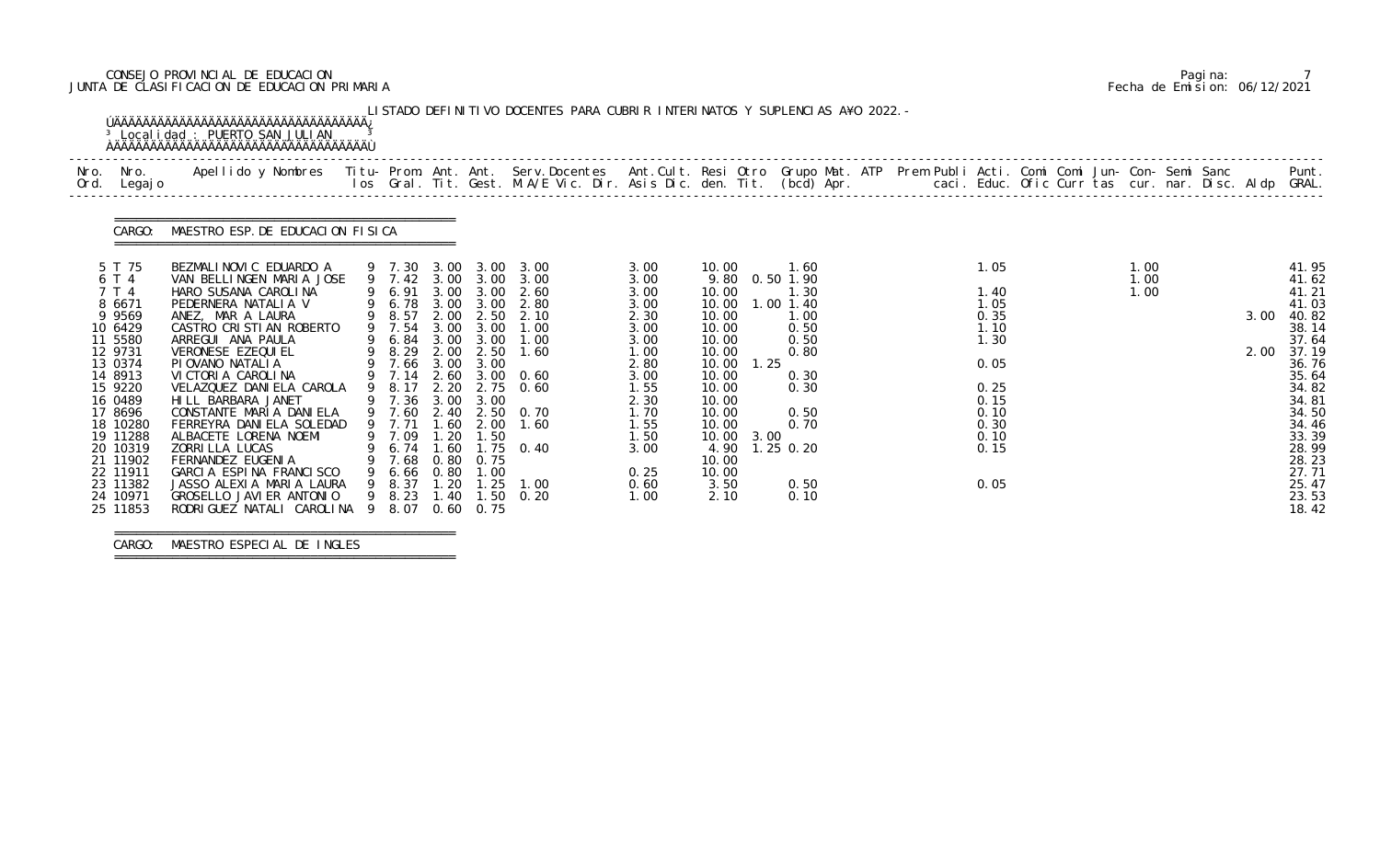# CONSEJO PROVINCIAL DE EDUCACION Pagina: 8 JUNTA DE CLASIFICACION DE EDUCACION PRIMARIA Fecha de Emision: 06/12/2021

| Nro.<br>Ord. | Nro. In the Nro.<br>Legaj o              | Apellido y Nombres  Titu- Prom. Ant. Ant.  Serv.Docentes  Ant.Cult. Resi Otro  Grupo Mat. ATP  Prem Publi Acti. Comi Comi Jun- Con- Semi Sanc              Punt.<br>Ios Gral. Tit. Gest. M.A/E Vic. Dir. Asis Dic. den. Tit. (bcd |                                  |      |                           |                                                                         |              |                               |                      |              |  |      |  |      |                                  |
|--------------|------------------------------------------|-----------------------------------------------------------------------------------------------------------------------------------------------------------------------------------------------------------------------------------|----------------------------------|------|---------------------------|-------------------------------------------------------------------------|--------------|-------------------------------|----------------------|--------------|--|------|--|------|----------------------------------|
|              | CARGO:                                   | MAESTRO ESPECIAL DE INGLES                                                                                                                                                                                                        |                                  |      |                           |                                                                         |              |                               |                      |              |  |      |  |      |                                  |
|              | 8569<br>2 11983<br>3 12283               | CORTI ORTOLA KARINA<br>BAZAN GRISELDA ADRIANA<br>ODRI OZOLA DAI ANA SOLEDAD                                                                                                                                                       |                                  |      |                           | 9 7.96 2.60 3.00 2.40<br>9 7.17 0.80 1.00 0.60<br>9 6.25 0.40 0.50 0.40 | 3.00<br>0.70 | 10.00<br>10.00<br>10.00       | 1.20<br>0.30<br>0.20 | 0.05<br>0.10 |  |      |  | 3.00 | 42. 21<br>29.67<br>26.75         |
|              | CARGO:                                   | PES LENGUA EXTRANJERA: INGLES                                                                                                                                                                                                     |                                  |      |                           |                                                                         |              |                               |                      |              |  |      |  |      |                                  |
|              | 18569<br>2 11983<br>3 12283              | CORTI ORTOLA KARINA<br>BAZAN GRISELDA ADRIANA<br>ODRI OZOLA DAI ANA SOLEDAD                                                                                                                                                       |                                  |      |                           | 9 7.96 2.60 3.00 2.40<br>9 7.17 0.80 1.00 0.60<br>9 6.25 0.40 0.50 0.40 | 3.00<br>0.70 | 10.00<br>10.00<br>10.00       | 1.20<br>0.30<br>0.20 | 0.05<br>0.10 |  |      |  | 3.00 | 42.21<br>29.67<br>26.75          |
|              | CARGO:                                   | =================================<br>PES ED. ARTISTICA: DANZAS                                                                                                                                                                    |                                  |      |                           |                                                                         |              |                               |                      |              |  |      |  |      |                                  |
|              | 1 T 75                                   | ARELLANO PAULA DANIELA                                                                                                                                                                                                            |                                  |      |                           | 5 8.86 3.00 1.50 2.40                                                   | 2.20         | 10.00 3.00 1.20               |                      | 0.20         |  | 1.00 |  |      | 38.36                            |
|              | CARGO:                                   | ASIST. MEDIOS A/C GAB. DE INFORMATICA                                                                                                                                                                                             |                                  |      |                           |                                                                         |              |                               |                      |              |  |      |  |      |                                  |
|              | 1 10429<br>2 10416<br>3 11779<br>4 12351 | RIQUEL NATALIA EDITH<br>CABRERA ROBERTO FABIAN<br>BRUNET YANINA VALENTINA<br>ARAYA JESUS ROBERTO                                                                                                                                  | $3 \quad 7.36$<br>$3 \quad 7.30$ | 2.80 | 6 8.00 0.80 0.75<br>1. 25 | 8 7.42 2.60 1.75 1.00<br>1.20 0.50 0.40                                 | 1.00         | 5.60<br>7.00<br>10.00<br>1.40 | 0.50<br>0.20         | 0.20         |  |      |  |      | 28.07<br>22.55<br>24.41<br>14.00 |

|  | Pagi na: |                              |
|--|----------|------------------------------|
|  |          | Fecha de Emision: 06/12/2021 |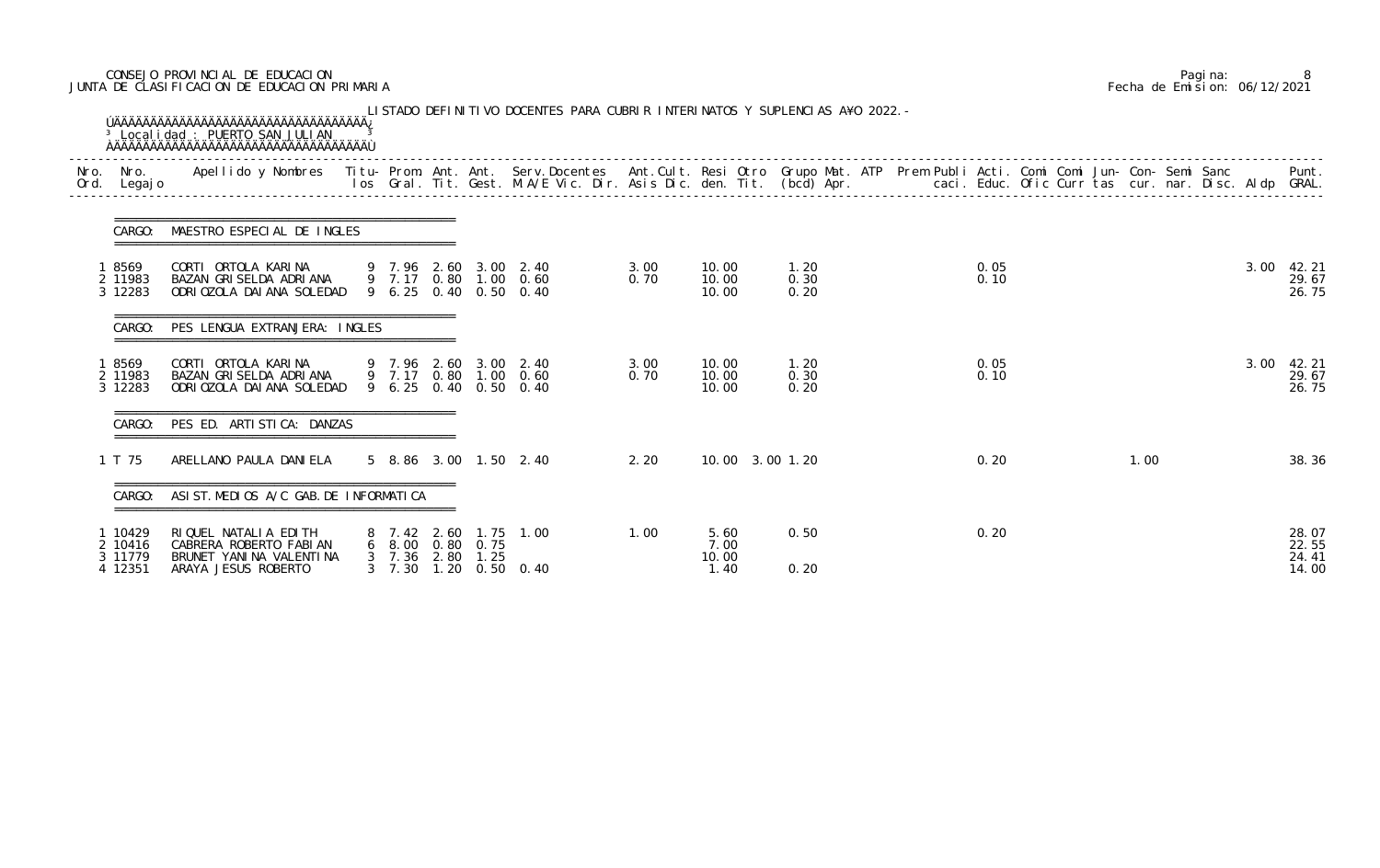# CONSEJO PROVINCIAL DE EDUCACION Pagina: 9 JUNTA DE CLASIFICACION DE EDUCACION PRIMARIA Fecha de Emision: 06/12/2021

|              |                                        | <sup>3</sup> Localidad : PUERTO SAN JULIAN                                                                                                                                                                             |                       |  | LISTADO DEFINITIVO DOCENTES PARA CUBRIR INTERINATOS Y SUPLENCIAS A¥O 2022. – |                              |                                         |                      |  |              |  |  |              |                                  |
|--------------|----------------------------------------|------------------------------------------------------------------------------------------------------------------------------------------------------------------------------------------------------------------------|-----------------------|--|------------------------------------------------------------------------------|------------------------------|-----------------------------------------|----------------------|--|--------------|--|--|--------------|----------------------------------|
| Nro.<br>Ord. | Nro.<br>Legaj o                        | Apellido y Nombres - Titu- Prom. Ant. Ant. Serv.Docentes - Ant.Cult. Resi Otro- Grupo Mat. ATP - Prem Publi Acti. Comi Comi Jun- Con- Semi Sanc<br>Ios Gral. Tit. Gest. M.A/E Vic. Dir. Asis Dic. den. Tit. (bcd) Apr. |                       |  |                                                                              |                              |                                         |                      |  |              |  |  |              | Punt.<br>GRAL.                   |
|              | CARGO:                                 | PES EDUCACION TECNOLOGICA                                                                                                                                                                                              |                       |  |                                                                              |                              |                                         |                      |  |              |  |  |              |                                  |
|              | 12400<br>2 10478<br>3 11750<br>4 11285 | SANTI LLAN MARI ANO ANGEL<br>MARCIAL GEORGINA DANIELA<br>QUI NTERO MI GUEL ALBERTO<br>PEREYRA ZULLI CONCEPCION                                                                                                         | 9 7.66 3.00 0.50 3.00 |  | 9 6.76 2.80 3.00 1.40<br>9 7.36 3.00 1.25 0.90<br>9 6.79 1.80 1.50 1.20      | 1.00<br>3.00<br>0.60<br>3.00 | 10.00<br>9.10<br>2.80 0.50 0.40<br>4.20 | 1.50<br>0.70<br>0.60 |  | 0.20<br>0.05 |  |  | 3.00<br>3.00 | 38.86<br>35.81<br>28.81<br>28.09 |
|              | CARGO:                                 | PES FORMACION ETICA Y CIUDADANA                                                                                                                                                                                        |                       |  |                                                                              |                              |                                         |                      |  |              |  |  |              |                                  |
|              | 1 11735<br>2 10488<br>3 12738          | ALARCON MARIA JOSE<br>QUINTERO JORGE ADRIAN<br>VI LLALBA CAMI LA AYELEN                                                                                                                                                | 9 7.74                |  | 9 7.11 0.80 1.00 0.30<br>9 6.78 3.00 1.25 1.00                               | 1.70<br>0.10<br>0.25         | 10.00<br>5.60                           | 0.30                 |  | 0.10         |  |  |              | 30.01<br>27.03<br>16.99          |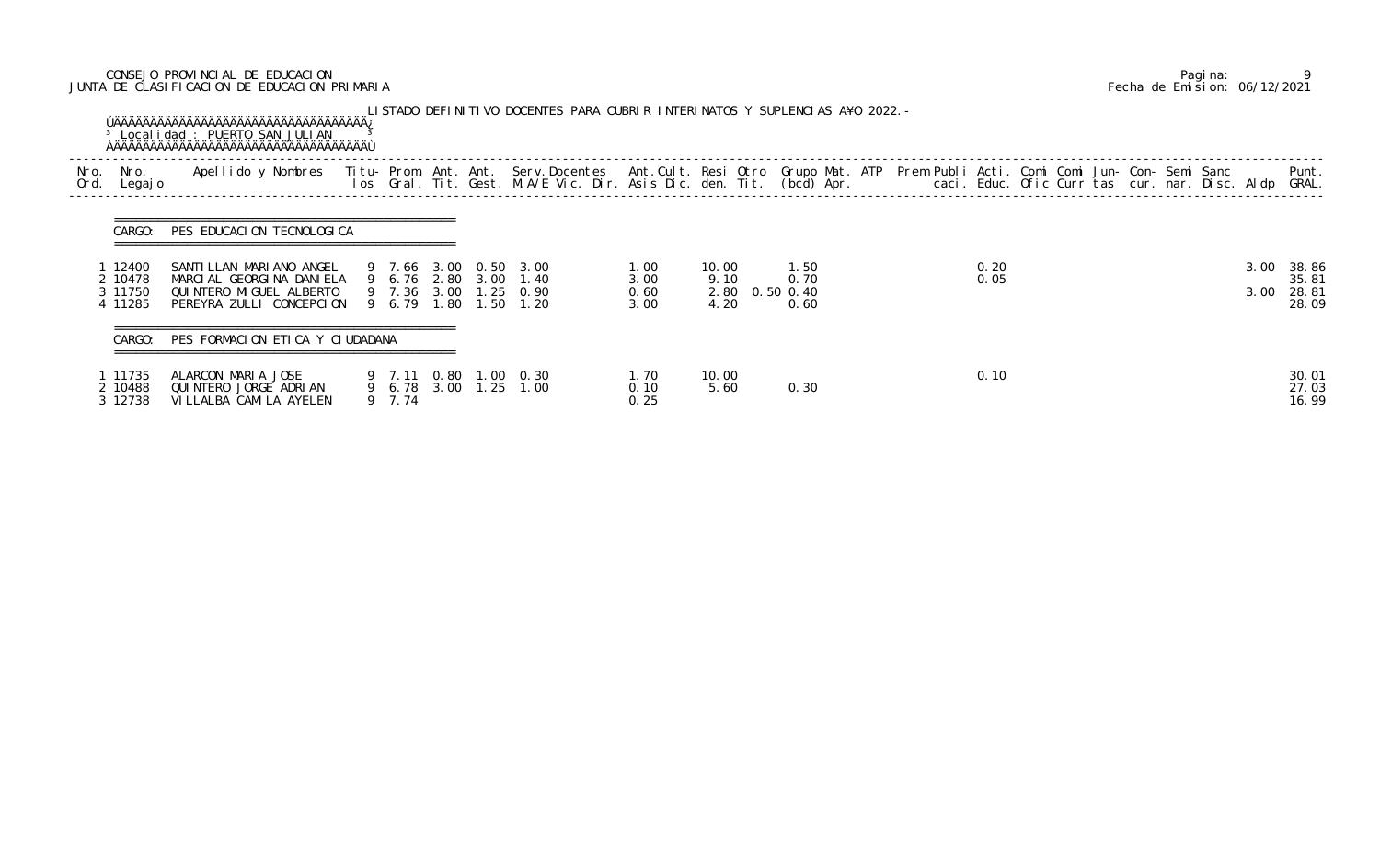# CONSEJO PROVINCIAL DE EDUCACION Pagina: 10 JUNTA DE CLASIFICACION DE EDUCACION PRIMARIA Fecha de Emision: 06/12/2021

|              | LISTADO DEFINITIVO DOCENTES PARA CUBRIR INTERINATOS Y SUPLENCIAS A¥O 2022. -<br>ÚÄÄÄÄÄÄÄÄÄÄÄÄÄÄÄÄÄÄÄÄÄÄÄÄÄÄÄÄÄÄÄÄÄÄÄÄÄ<br><sup>3</sup> Localidad : PUERTO SAN JULIAN  |                                                                                                                                                                                                                                                                                                                                                                                                                                           |                  |                                                                                                                                                            |                                                                                                                                      |                                                                                                                                      |                                                                                                                                                |                                                                                                                                                      |                                                                                                                                              |      |                                                                                                                                                                                                        |                                                                              |                                                            |                                                                                                                                                             |  |                                                                                                                      |           |                                                              |                                                                                                                                                       |
|--------------|-----------------------------------------------------------------------------------------------------------------------------------------------------------------------|-------------------------------------------------------------------------------------------------------------------------------------------------------------------------------------------------------------------------------------------------------------------------------------------------------------------------------------------------------------------------------------------------------------------------------------------|------------------|------------------------------------------------------------------------------------------------------------------------------------------------------------|--------------------------------------------------------------------------------------------------------------------------------------|--------------------------------------------------------------------------------------------------------------------------------------|------------------------------------------------------------------------------------------------------------------------------------------------|------------------------------------------------------------------------------------------------------------------------------------------------------|----------------------------------------------------------------------------------------------------------------------------------------------|------|--------------------------------------------------------------------------------------------------------------------------------------------------------------------------------------------------------|------------------------------------------------------------------------------|------------------------------------------------------------|-------------------------------------------------------------------------------------------------------------------------------------------------------------|--|----------------------------------------------------------------------------------------------------------------------|-----------|--------------------------------------------------------------|-------------------------------------------------------------------------------------------------------------------------------------------------------|
| Nro.<br>Ord. | Nro.<br>Legaj o                                                                                                                                                       | Apellido y Nombres - Titu- Prom. Ant. Ant. Serv.Docentes - Ant.Cult. Resi Otro Grupo Mat. ATP - Prem Publi Acti. Comi Comi Jun- Con- Semi Sanc - Semi Sanc - Semi Sanc - Ios Gral. Tit. Gest. M.A/E Vic. Dir. Asis Dic. den. T                                                                                                                                                                                                            |                  |                                                                                                                                                            |                                                                                                                                      |                                                                                                                                      |                                                                                                                                                |                                                                                                                                                      |                                                                                                                                              |      |                                                                                                                                                                                                        |                                                                              |                                                            |                                                                                                                                                             |  |                                                                                                                      |           |                                                              | Punt.<br>caci. Educ. Ofic Curr tas cur. nar. Disc. Aldp GRAL.                                                                                         |
|              | Modal i dad: ADULTOS                                                                                                                                                  |                                                                                                                                                                                                                                                                                                                                                                                                                                           |                  |                                                                                                                                                            |                                                                                                                                      |                                                                                                                                      |                                                                                                                                                |                                                                                                                                                      |                                                                                                                                              |      |                                                                                                                                                                                                        |                                                                              |                                                            |                                                                                                                                                             |  |                                                                                                                      |           |                                                              |                                                                                                                                                       |
|              | CARGO:                                                                                                                                                                | MAESTRO DE SECCION ADULTOS                                                                                                                                                                                                                                                                                                                                                                                                                |                  |                                                                                                                                                            |                                                                                                                                      |                                                                                                                                      |                                                                                                                                                |                                                                                                                                                      |                                                                                                                                              |      |                                                                                                                                                                                                        |                                                                              |                                                            |                                                                                                                                                             |  |                                                                                                                      |           |                                                              |                                                                                                                                                       |
|              | 1T4<br>2 T 4<br>3 T 4<br>4 TAD 9<br>5 0093<br>6 T 4<br>7 T 4<br>8 T 4<br>9 T 75<br>10 T 75<br>11 T 75<br>12 T 75<br>13 T 75<br>14 T 4<br>15 T 4<br>16 T 75<br>17 0604 | ARREGUI LORENA ANDREA<br>BRAGAGNINI MARIELA RAQUEL<br>GUZMAN DI ANA ELIZABETH<br>LOPEZ MARISA NANCY<br>DI AZ CARMEN ROSA<br>SANTIN MONICA VIVIANA<br>GARCIA CINTHYA ANDREA<br>MORINI MARIA PIA<br>PAVES ERICA DEL CARMEN<br>MALLADA KARINA FABIANA<br>CARBAJAL MONICA ALEJANDRA<br>LATOF DANI ELA FABI ANA<br>CORONEL CARLA VI VI ANA<br>ALFARO SONIA MARIELA<br>BEHM GLADYS ALICIA<br>MOLINA CLEMENTINA ISABEL<br>GLEADELL DANIELA ALEJA | 9<br>9<br>9<br>9 | $9 6.95$<br>$9 8.29$<br>8.67<br>6.35<br>7.00<br>9 7.80<br>8.05<br>6.57<br>9 7.81<br>9 7.31<br>7.66<br>9 7.81<br>8.16<br>8.61<br>9 7.54<br>9 7.56<br>9 8.16 | 3.00<br>3.00<br>3.00<br>3.00<br>3.00<br>3.00<br>3.00<br>3.00<br>3.00<br>3.00<br>2.40<br>3.00<br>3.00<br>3.00<br>3.00<br>3.00<br>3.00 | 3.00<br>3.00<br>3.00<br>3.00<br>3.00<br>3.00<br>3.00<br>3.00<br>3.00<br>3.00<br>1.75<br>2.75<br>3.00<br>3.00<br>3.00<br>3.00<br>3.00 | 3.00<br>3.00<br>3.00<br>2.80<br>3.00 0.90<br>2.60<br>3.00<br>2.40<br>3.00<br>2.80<br>1.40<br>2.40<br>2.20<br>3.00<br>3.00<br>3.00<br>3.00 0.60 | 3.00<br>3.00<br>3.00 0.20 10.00<br>3.00 3.00<br>3.00<br>3.00<br>3.00<br>3.00<br>3.00<br>3.00<br>3.00<br>3.00<br>3.00<br>3.00<br>3.00<br>3.00<br>3.00 | 10.00<br>10.00<br>10.00<br>10.00<br>10.00<br>10.00<br>10.00<br>10.00<br>10.00<br>10.00<br>10.00<br>10.00<br>10.00<br>10.00<br>10.00<br>10.00 |      | 5.00 1.50<br>3.00 2.40<br>2.75 3.00<br>2.20<br>3.10<br>1.30<br>1.80<br>4.25 1.20<br>1.90<br>1.40<br>1.50 0.70<br>$1.00$ $1.20$<br>$2.00$ 1.20<br>1.80<br>1.90 0.10 0.20 0.20<br>2.10<br>2.40 0.50 0.10 | 0.20<br>0.20<br>0.50<br>0.20<br>0.60<br>0.10<br>0.20<br>0.20<br>0.50<br>0.10 | 0.30 0.20 5.00<br>0.40 0.20 0.95<br>0.40 0.20 1.20<br>3.15 | 0. 70<br>0.30<br>$0.15$ 0.10<br>0.25<br>$0.15$ $0.25$<br>0.90<br>0.60<br>0.60<br>0.85<br>$3.00$ 1.55<br>0.40<br>0.60<br>$0.15$ 0.45<br>0.70<br>1.25<br>0.35 |  | 1.00<br>1.00<br>1.00<br>1.00<br>1.00<br>1.00<br>1.00<br>1.00<br>1.00<br>1.00<br>1.00<br>1.00<br>1.00<br>1.00<br>2.00 | 1.00 0.40 | 2.00<br>3.00<br>3.00<br>3.00<br>3.00<br>3.00<br>3.00<br>3.00 | 51.65<br>48.19<br>46.87<br>46.80<br>46.40<br>46.15<br>45.95<br>45.82<br>45.76<br>45.66<br>45.06<br>44.96<br>43.76<br>43.61<br>43.19<br>43.11<br>42.76 |
|              | 18 T 4<br>19 T 4<br>20 T 4<br>21 TAD 9<br>22 6747<br>23 T 75<br>24 T 4<br>25 T 4                                                                                      | RUIZ LILIANA DEL CARMEN<br>GI ULI ANO PAOLA VALERIA<br>BARRIA RAMIREZ AIDEE X<br>GONZALEZ HUGO ROLANDO<br>ZANOLA LORENA BEATRIZ<br>SANCHEZ DI ANA ELIZABETH<br>FRACASSO LAURA MARIA LUZ<br>YURQUINA MIRIAM VICTORIA                                                                                                                                                                                                                       | 9                | 9 7.64<br>6.40<br>6.88<br>6.38<br>8.34<br>8.41<br>8.00<br>9 6.81                                                                                           | 3.00<br>3.00<br>3.00<br>3.00<br>3.00<br>3.00<br>3.00                                                                                 | 3.00 3.00<br>3.00<br>3.00<br>2.00<br>2.25<br>3.00                                                                                    | 3.00<br>3.00<br>2.60<br>3.00 3.00<br>2.00<br>1.80<br>1.50 1.40                                                                                 | 3.00<br>3.00<br>3.00<br>1. 85<br>3.00 0.60 10.00<br>3.00 0.10 10.00<br>2.90<br>3.00                                                                  | 10.00<br>10.00<br>10.00<br>10.00<br>10.00<br>8.40                                                                                            | 4.00 | 2.20<br>2.20<br>$1.25$ $1.30$<br>2.20<br>1.00<br>0.90<br>5.50 0.70                                                                                                                                     | 0.30<br>0.50<br>0.20<br>$0.20 \, 0.40$<br>0.20<br>0.30                       |                                                            | 0.60<br>0.45 0.60<br>0.65<br>0.40<br>$0.70 \quad 0.15$<br>0.55<br>0.45                                                                                      |  | 1.00<br>1.00<br>1.00<br>1.00<br>1.00<br>1.00<br>1.00                                                                 | 0.20      | 2.00                                                         | 42.74<br>42.15<br>41.88<br>41.83<br>41.59<br>40.51<br>40.35<br>40.31                                                                                  |

|  | Pagi na: | 10                           |
|--|----------|------------------------------|
|  |          | Fecha de Emision: 06/12/2021 |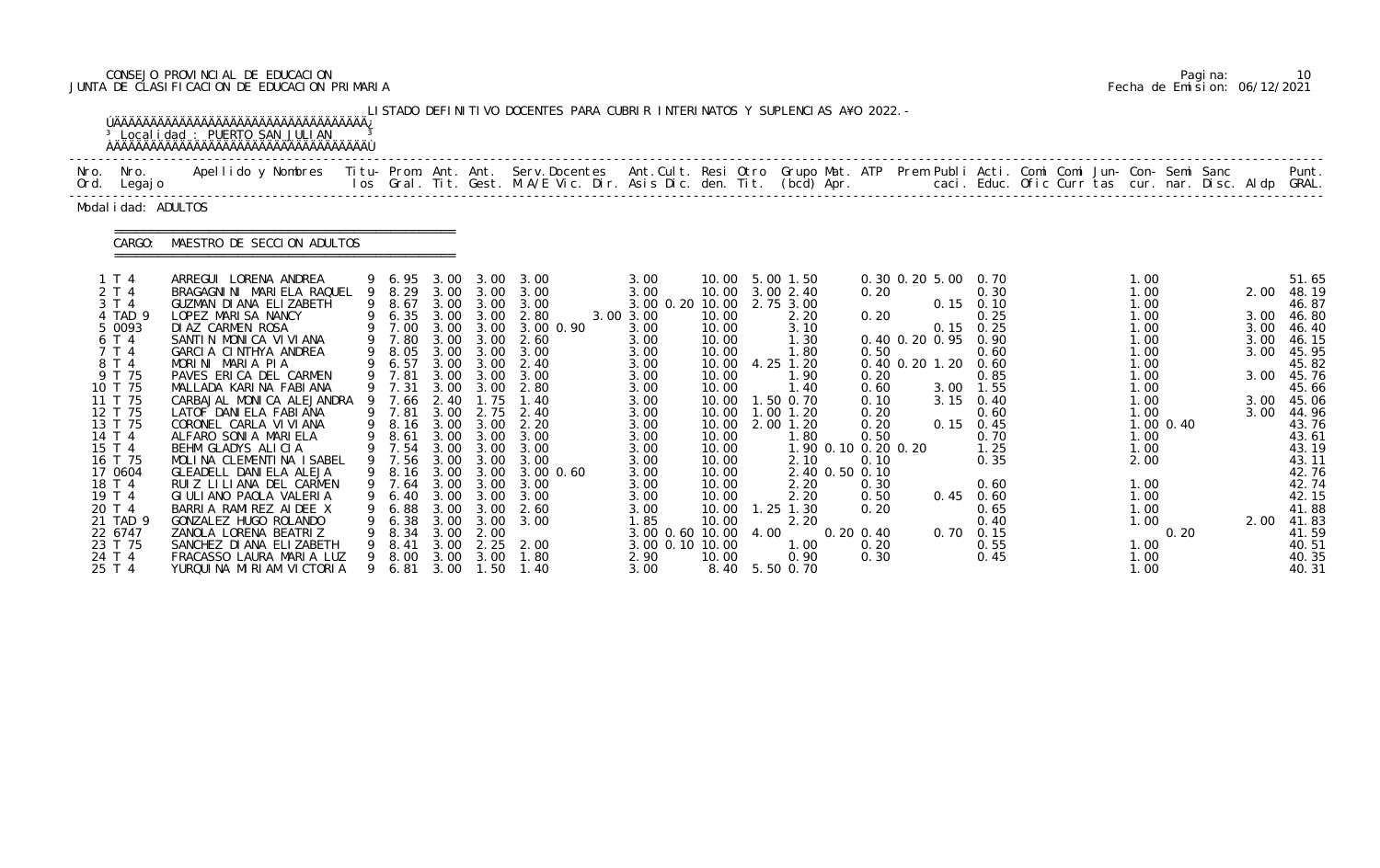# CONSEJO PROVINCIAL DE EDUCACION Pagina: 11 JUNTA DE CLASIFICACION DE EDUCACION PRIMARIA Fecha de Emision: 06/12/2021

|      |                                                                                                                                                                             | UAAAAAAAAAAAAAAAAAAAAAAAAAAAAAAAAA<br><sup>3</sup> Localidad : PUERTO SAN JULIAN                                                                                                                                                                                                                                                                                                                                       |                                                                                                                                                                                       |                                                                                              |                                                                                                              | LISTADO DEFINITIVO DOCENTES PARA CUBRIR INTERINATOS Y SUPLENCIAS A¥O 2022. –                                              |                                                                                                                           |                                                                                                                                      |                                                                                                                                                                   |                                      |                     |                                                                                                                      |                                                                              |                                      |                                                                                                                                              |
|------|-----------------------------------------------------------------------------------------------------------------------------------------------------------------------------|------------------------------------------------------------------------------------------------------------------------------------------------------------------------------------------------------------------------------------------------------------------------------------------------------------------------------------------------------------------------------------------------------------------------|---------------------------------------------------------------------------------------------------------------------------------------------------------------------------------------|----------------------------------------------------------------------------------------------|--------------------------------------------------------------------------------------------------------------|---------------------------------------------------------------------------------------------------------------------------|---------------------------------------------------------------------------------------------------------------------------|--------------------------------------------------------------------------------------------------------------------------------------|-------------------------------------------------------------------------------------------------------------------------------------------------------------------|--------------------------------------|---------------------|----------------------------------------------------------------------------------------------------------------------|------------------------------------------------------------------------------|--------------------------------------|----------------------------------------------------------------------------------------------------------------------------------------------|
| Nro. | Nro.<br>Ord. Legajo                                                                                                                                                         | Apellido y Nombres  Titu- Prom. Ant. Ant. Serv.Docentes  Ant.Cult. Resi Otro Grupo Mat. ATP Prem Publi Acti. Comi Comi Jun- Con- Semi Sanc             Punt.<br>Ios Gral. Tit. Gest. M.A/E Vic. Dir. Asis Dic. den. Tit. (bcd) Ap                                                                                                                                                                                      |                                                                                                                                                                                       |                                                                                              |                                                                                                              |                                                                                                                           |                                                                                                                           |                                                                                                                                      |                                                                                                                                                                   |                                      |                     |                                                                                                                      |                                                                              |                                      |                                                                                                                                              |
|      | CARGO:                                                                                                                                                                      | MAESTRO DE SECCION ADULTOS                                                                                                                                                                                                                                                                                                                                                                                             |                                                                                                                                                                                       |                                                                                              |                                                                                                              |                                                                                                                           |                                                                                                                           |                                                                                                                                      |                                                                                                                                                                   |                                      |                     |                                                                                                                      |                                                                              |                                      |                                                                                                                                              |
|      | 26 T 75<br>27 T 75<br>28 T 4<br>29 TAD 9<br>30 T 4<br>31 T 75<br>32 T 75<br>33 T 4<br>34 T 75<br>35 T 4<br>36 0626<br>37 7936<br>38 11859<br>39 9678<br>40 9111<br>41 10156 | ANDRADE GALINDO LORENA<br>GAGGIOLI BETIANA DANIELA<br>LUJEA ALEJANDRA<br>ROJAS MIRTA CRISTINA<br>ALVARENGA RAMON ALBERTO<br>GARCIA PATRICIA MARIANA<br>MALLIA MARISA ANALIA<br>YURQUI NA GLADYS GABRI ELA<br>PAREDES LAURA KATHERINA<br>PI AZZA LUI S ESTEBAN<br>MORANO DORIANA DANIELA<br>SILVA RAMONA SOLEDAD<br>DIAZ RUIZ MARIA FABIANA<br>CORDOBA MARIA FERNANDA<br>CACERES MYRIAM ALICIA<br>HUECKE CINTHIA MARINA | 9 6.97 3.00<br>9 7.34 3.00 2.75<br>9 7.76 2.60<br>9 6.24 3.00<br>9 6.16<br>9 6.70<br>9 7.71<br>9 7.09<br>9 7.97<br>9 8.00<br>9 8.42<br>9 6.73<br>9 8.94<br>9 7.43<br>9 6.61<br>9 9.22 | 3.00<br>3.00<br>3.00<br>2.80<br>2.00<br>2.80<br>3.00<br>2.80<br>3.00<br>2.80<br>3.00<br>1.60 | 2.75<br>1.00<br>2.75<br>3.00<br>1.75<br>2.25<br>1.75<br>1.00<br>1.75<br>2.00<br>0.50<br>1.25<br>2.75<br>0.50 | 2.60<br>2.40<br>1.40<br>3.00<br>3.00<br>3.00<br>1.80<br>1.60<br>1.00<br>1.40<br>2.75 0.60<br>1.60<br>2.40<br>1.00<br>3.00 | 3.00<br>3.00<br>3.00<br>3.00<br>3.00<br>3.00<br>3.00<br>3.00<br>2.50<br>3.00<br>2.40<br>0.45<br>3.00<br>3.00<br>3.00 0.15 | 10.00<br>10.00<br>10.00<br>9.10<br>9.10<br>9.80<br>10.00<br>9.10<br>10.00<br>10.00<br>10.00<br>9.10<br>2.80<br>7.00<br>7.70<br>10.00 | 1.30 0.20 0.10<br>1.20<br>1.25 0.70<br>1.50 1.00<br>2.30<br>1.90<br>0.90<br>1.25 0.70 1.00 0.10<br>0.50<br>0.50 0.70<br>0.30<br>2.40<br>1.00 1.20<br>0.50<br>1.80 | 0.10<br>0.10<br>0.10<br>0.10<br>0.10 | 0.15                | 0.35<br>0.40<br>0.10<br>0.10<br>0.10<br>0.10<br>0.10<br>0.25<br>0.45<br>0.05<br>0.35<br>0.25<br>0.15<br>0.20<br>0.10 | 1.00<br>1.00<br>1.00<br>1.00<br>1.00<br>1.00<br>1.00<br>1.00<br>1.00<br>1.00 | 2.00<br>3.00<br>2.00<br>3.00<br>2.00 | 40.27<br>40.19<br>39.81<br>39.69<br>39.66<br>39.25<br>38.76<br>38.64<br>38.52<br>38.20<br>36.92<br>36.33<br>34.99<br>34.28<br>34.06<br>33.62 |
|      | 42 T 4<br>43 8831<br>44 9822<br>45 9027<br>46 11097<br>47 11337<br>48 10700                                                                                                 | HERNANDEZ JESSI CA MARION<br>GALARZA ARIEL HERNAN<br>GALLARDO GRACI ELA IRENE<br>GALARZA ALEJANRO FABIAN<br>HERRERA DANIELA DEL<br>GOMEZ GABRIELA RAQUEL<br>PINTOS DOMINGO DAVID                                                                                                                                                                                                                                       | 9 7.63<br>9 6.33<br>9 6.75<br>9 6.11<br>9 8.35<br>9 7.13 1.60                                                                                                                         | 3.00<br>3.00<br>3.00<br>1.40                                                                 | 1.75                                                                                                         | 1.40 0.50 0.50<br>1.40<br>0.80<br>$1.25$ $1.00$<br>0.30<br>0.20<br>9 5.96 1.40 0.50 0.40                                  | 3.00<br>0.25<br>2.00<br>0.45<br>3.00<br>1.55                                                                              | 10.00<br>8.40<br>7.00<br>7.70<br>4.20<br>3.50<br>4.90                                                                                | 0.20<br>0.70<br>0.40<br>0.50<br>0.10<br>0.20                                                                                                                      |                                      | $0.25$ 0.30<br>1.00 | 0.05<br>0.05<br>0.30<br>0.10                                                                                         | 1.00                                                                         | 3.00                                 | 33.28<br>30.88<br>29.25<br>29.11<br>26.35<br>24.98<br>24.91                                                                                  |

|  | Pagi na: |                              |
|--|----------|------------------------------|
|  |          | Fecha de Emision: 06/12/2021 |